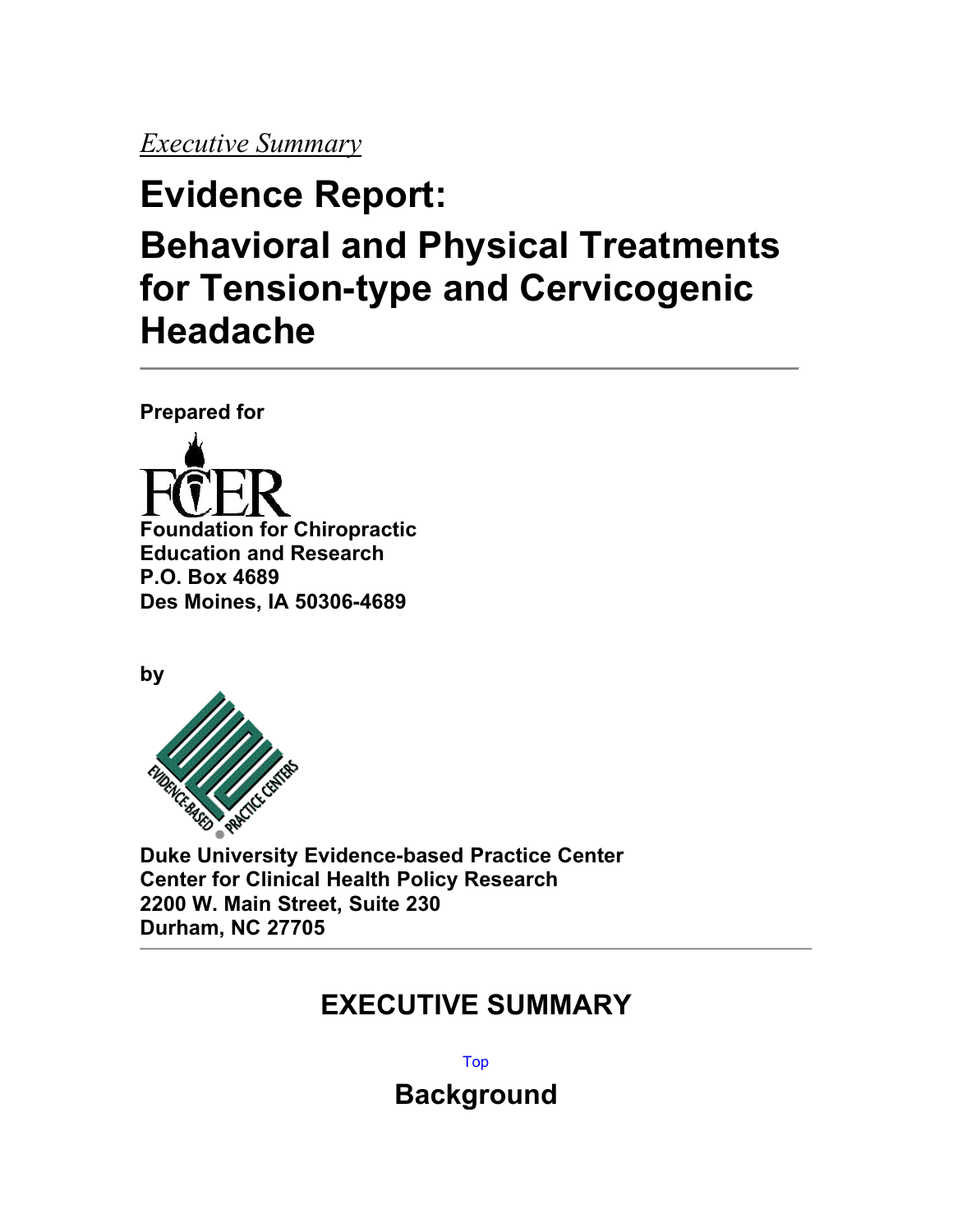Tension-type headache and cervicogenic headache are two of the most common nonmigraine headaches. Population-based studies suggest that a large proportion of adults experience mild and infrequent (once per month or less) tension-type headaches, and that the one-year prevalence of more frequent headaches (more than once per month) is 20%- 30%; a smaller percentage of the population (roughly 3%) has been estimated to have chronic tension-type headache ( $\geq 180$  days per year). Estimates of the prevalence of cervicogenic headache have varied considerably, due in large part to disagreements about the precise definition of the condition. A recent population-based study, which used the diagnostic criteria of the International Headache Society (IHS), found that 17.8% of subjects with frequent headache ( $\geq$  5 days per month) fulfilled the criteria for cervicogenic headache; this was equivalent to a prevalence of 2.5% in the larger population. This agrees with an earlier clinic-based study which found that 14% of headache patients treated had cervicogenic headache.

The impact of tension-type headache on individuals and society appears to be significant. According to one population-based study, regular activities were limited during 38% of tension-type headache attacks, and 4% of respondents indicated that their headaches affected their attendance at work. Eighty-nine percent of tension-type headache sufferers reported that their headaches had negatively affected their relationships with friends, colleagues, and family. Little is known about the personal and societal impact of cervicogenic headache.

Nearly all patients with tension-type headache have used medications at one time or another to treat their headaches. But pharmacological treatments are not suitable for all patients, nor are they universally effective. Drug treatments may also produce undesired side effects. Partly for these reasons, significant interest has developed among both patients and health care providers in alternative treatments for tension-type headache, including behavioral and physical interventions. Cervicogenic headache, when diagnosed as such, is commonly treated with non-pharmacological interventions, especially physical treatments.

The behavioral interventions most frequently studied for the treatment of headache may be classified into three broad categories: relaxation training, biofeedback training (often administered in conjunction with relaxation training), and cognitive-behavioral (or stressmanagement) therapy. The physical treatments most frequently studied are acupuncture, cervical spinal manipulation, and physiotherapy. Though there are exceptions, these behavioral and physical interventions are primarily aimed at the prevention of headache episodes rather than the alleviation of symptoms once an attack has begun.

If effective and available, these non-pharmacological treatments may be the first choice for most patients and may also be well suited for the significant minority of patients who: (a) have poor tolerance of pharmacological treatments; (b) have medical contraindications for pharmacological treatments; (c) experience insufficient relief from, or are unresponsive to, pharmacological treatment; (d) wish to become pregnant (or are nursing); (e) have a history of long-term, frequent, or excessive use of analgesic or abortive medications that can aggravate headache problems; or (f) simply prefer to avoid medication use.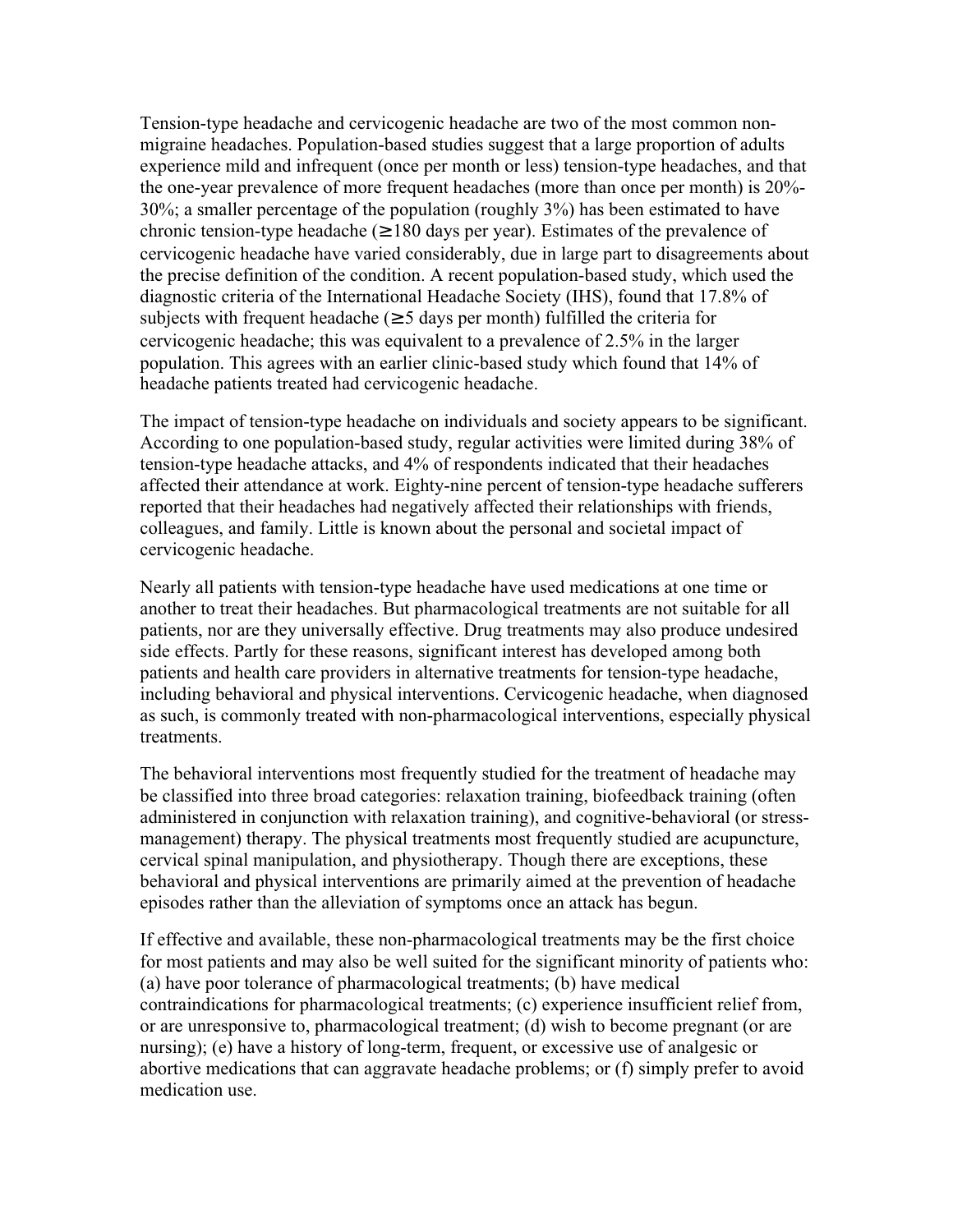# **Objectives**

The objective of this report is to describe and assess the evidence from randomized controlled trials (RCTs) and other prospective, comparative clinical trials (CCTs) for the efficacy and safety of behavioral and physical treatments for tension-type and cervicogenic headache. The report is limited to therapies that have been studied specifically among populations of patients with tension-type or cervicogenic headache. As a result, some treatments routinely used by health care providers to treat these types of headache may not be represented.

#### Top

# **Methodology**

The literature review addressed the questions:

(1) What are the effects on headache frequency and/or headache intensity when behavioral treatments are compared to no intervention (wait-list control), "placebo" or sham interventions, alternative behavioral or physical treatments, and drug therapies among patients with tensiontype or cervicogenic headache?

(2) What are the effects on headache frequency and/or headache intensity when physical treatments are compared to no intervention (wait-list control), "placebo" or sham interventions, alternative physical or behavioral treatments, and drug therapies among patients with tension-type or cervicogenic headache?

To be considered for the review, studies were required to be prospective, controlled trials of behavioral or physical treatments aimed at the prevention of attacks of tension-type or cervicogenic headache or the relief of symptoms of individual episodes of headache in patients with tension-type or cervicogenic headache. The behavioral interventions considered included the broad categories of relaxation, biofeedback, cognitive-behavioral (or stress-management) therapy, and hypnosis. Physical interventions considered for this report included acupuncture; cervical spinal manipulation; low-force techniques, such as cranial sacral therapy; massage (including trigger point release); mobilization; stretching; heat therapy; ultrasound; transcutaneous electrical nerve stimulation (TENS); surgery; and exercise (including postural exercises). Acceptable control treatments included waitlist/no intervention, sham interventions (placebo), other behavioral or physical treatments, and preventive or acute drug therapies.

Although the use of a specific set of diagnostic criteria (e.g., those developed by the Ad Hoc Committee on the Classification of Headache or the Headache Classification Committee of the IHS) was not required, diagnoses had to be based on at least some of

#### Top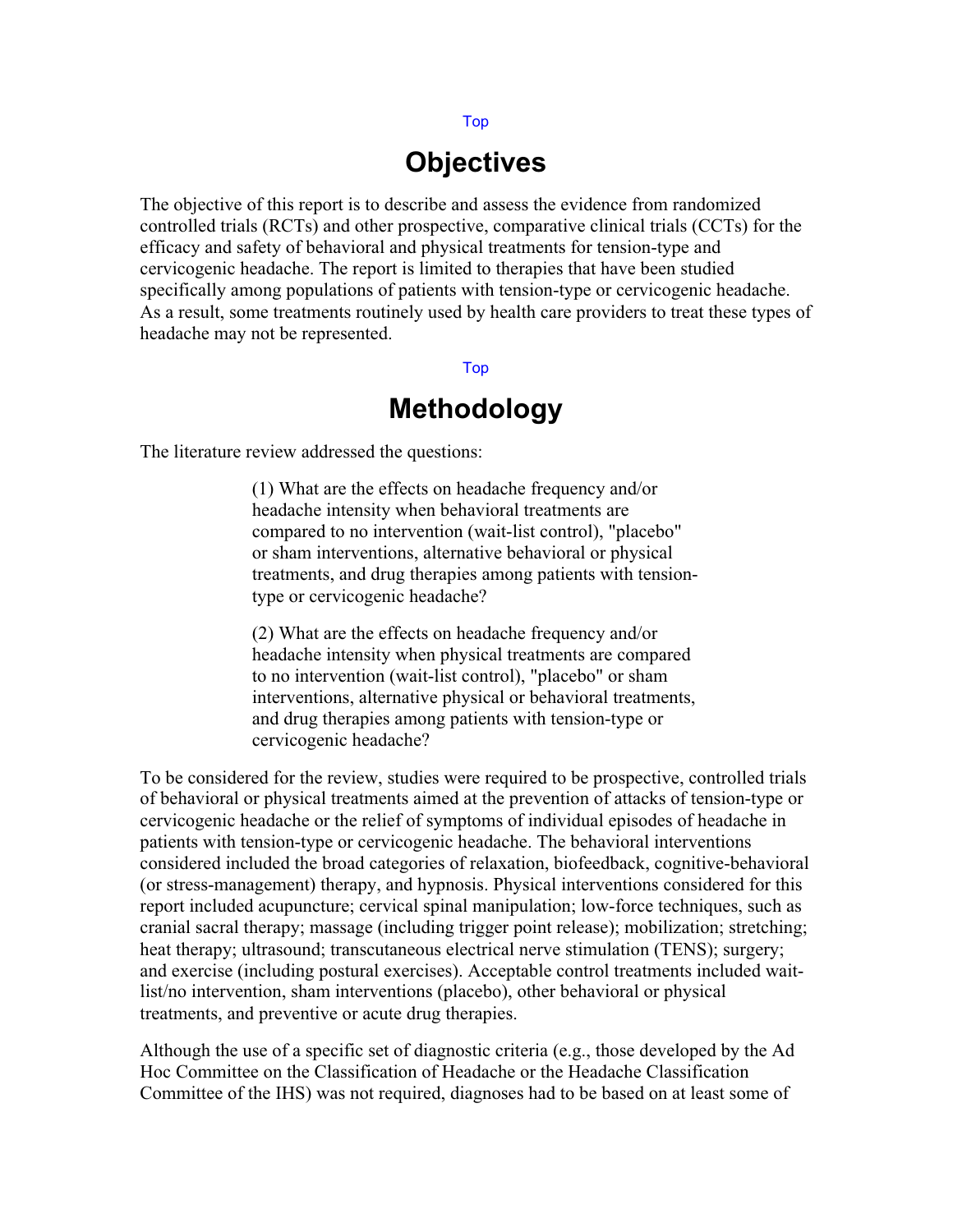the distinctive features of tension-type headache or cervicogenic headache and had to exclude features characteristic of migraine. Both episodic and chronic tension-type headache were included. Trials involving patients with "mixed" migraine and tensiontype headache, chronic daily headache, and post-traumatic headache were considered on a case-by-case basis and were included only if they met reasonable criteria for tensiontype or cervicogenic headache.

Studies were included only if allocation to treatment groups was randomized or quasirandomized (based on some nonrandom process unrelated to the treatment selection or expected response). Concurrent cohort comparisons and other non-experimental designs were excluded.

Relevant controlled trials were identified by searching MEDLINE (January 1966 through September 1999) using the MeSH term "headache" (exploded) and a published strategy for identifying randomized controlled trials. Additional search strategies included computerized bibliographical searching of the PsycINFO, MANTIS, and CINAHL databases and the Cochrane Controlled Trials Register; hand-searching of the Chiropractic Research Archives/Abstracts Collection (CRAC) (conducted by members of a research team headed by Drs. Gert Bronfort and Niels Nilsson); hand-searching of the non-MEDLINE-indexed journal, *Headache Quarterly: Current Treatment and Research;* searching the references of relevant review articles, meta-analyses, and included trials; and consulting with experts in the field of headache.

Studies identified by the literature search were screened for further review based on criteria focusing on patient population, intervention, study design, and type of outcome data reported.

Included studies were evaluated for methodological quality with respect to three domains: randomization, blinding, and description of dropouts. In addition, the behavioral and physical interventions tested were assessed for clinical appropriateness by experienced clinicians using a scale previously developed for trials of physical treatments for headache.

Information on patients, methods, interventions, outcomes, and complications/adverse effects were abstracted from the original reports directly into specially designed, computerized tables similar in format to the final evidence tables envisaged for the report. We collected trial data on symptomatic outcomes related to head pain and did not consider physiological or other measures not directly relevant to the patients' symptomatic experience.

We preferred that outcome data be based on daily recording of headache symptoms by patients, rather than on global or retrospective assessments performed by patients or investigators. Outcomes were recorded for all time points reported for which the dropout rate was  $\leq 20\%$ .

For preventive trials, we recorded results for headache frequency, headache index, headache duration, and headache intensity. In the relatively few cases in which a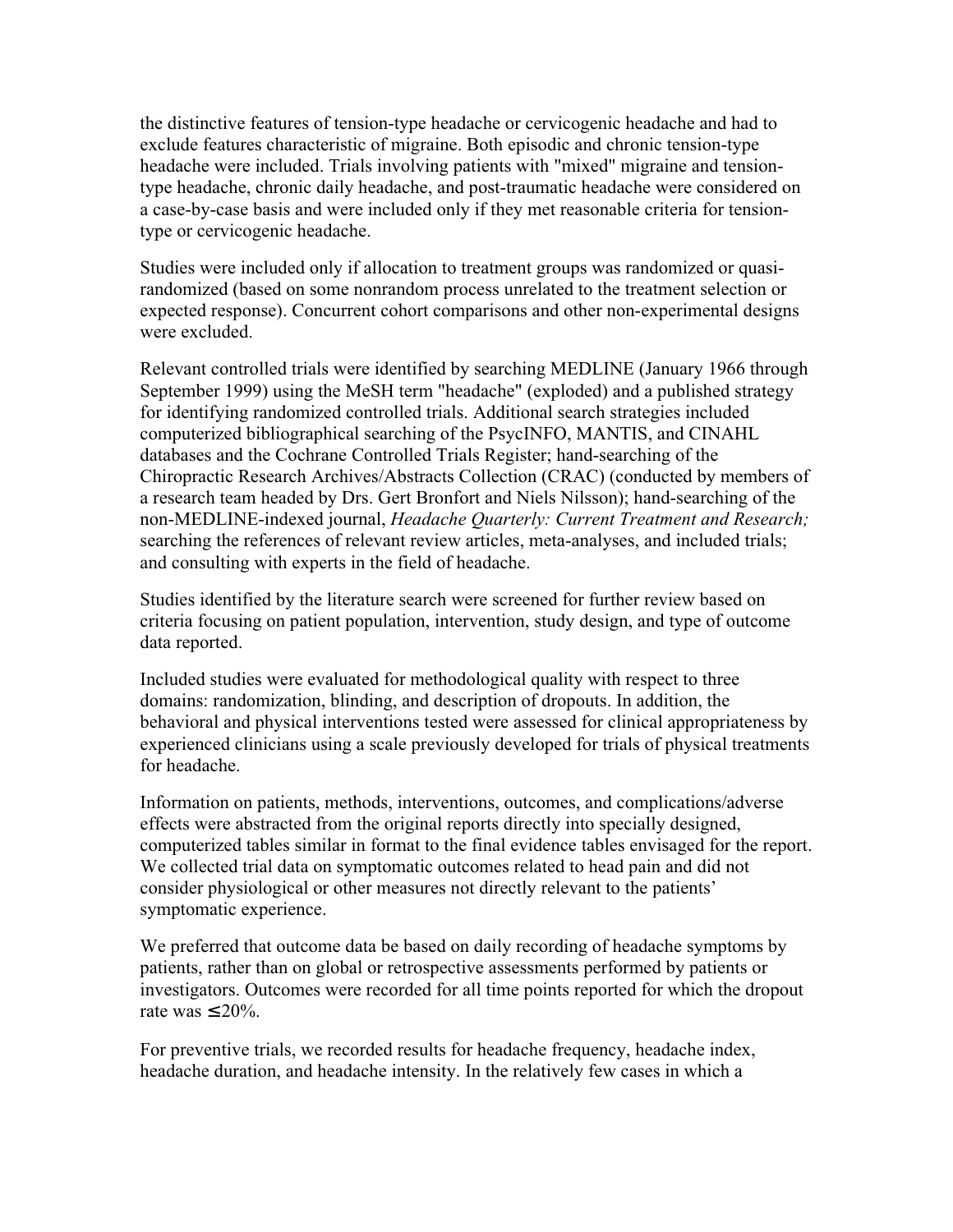behavioral or physical intervention was aimed at the relief of symptoms of an individual attack of headache, we recorded results for headache relief and headache intensity.

For dichotomous outcomes (e.g., success/failure), we required that the threshold for distinguishing between success and failure be clinically significant; for example, we interpreted a 50% or more decrease in headache frequency as meeting this criterion. Dichotomous outcomes meeting our definition of a clinically significant threshold were reported as proportions (or response rates for each treatment) which may be directly compared (difference in proportions). We also used these proportions to calculate odds ratios and numbers-needed-to-treat.

When outcome data were reported on an ordinal scale, we selected a threshold based on the definition of clinically significant improvement described immediately above and converted these data into dichotomous form. If categorical data could not be split into dichotomous outcomes meeting the a priori definition, they were not included in the analysis.

When outcomes were reported on a continuous scale (e.g., mean headache index or mean headache frequency) and variance estimates were also available, we re-scaled and standardized the continuous outcome data for each treatment condition in each study using a published method. In the case of the behavioral trials, we then used the resulting standardized outcome measures to calculate summary effect sizes for each type of treatment, using a multi-variable, random-effects model, controlling for study. For the purposes of this meta-analysis, the behavioral interventions were grouped into categories based in part on statistical considerations and in part on clinical considerations.

Because some of the behavioral trials that reported continuous data did not permit effect size calculation, the sample of studies included in the meta-analysis may be subject to bias. To investigate this potential bias, we calculated another measure of effectiveness, the percentage of improvement (in headache index or frequency) from pre- to posttreatment. Because large differences between the percentage improvement scores from studies *included in the meta-analysis* and those from studies *excluded from the metaanalysis* would suggest bias, we compared the mean percentage improvement scores (weighted for sample size) of the two groups.

We also used the standardized outcome measures described above to calculate individual effect sizes for pair-wise comparisons of active behavioral treatments with control treatments for every trial with a control arm, and to calculate effect sizes for all pair-wise comparisons in those few trials of physical treatments for which effect sizes could be calculated.

#### Top

## **Summary of Findings**

### **Behavioral Treatments**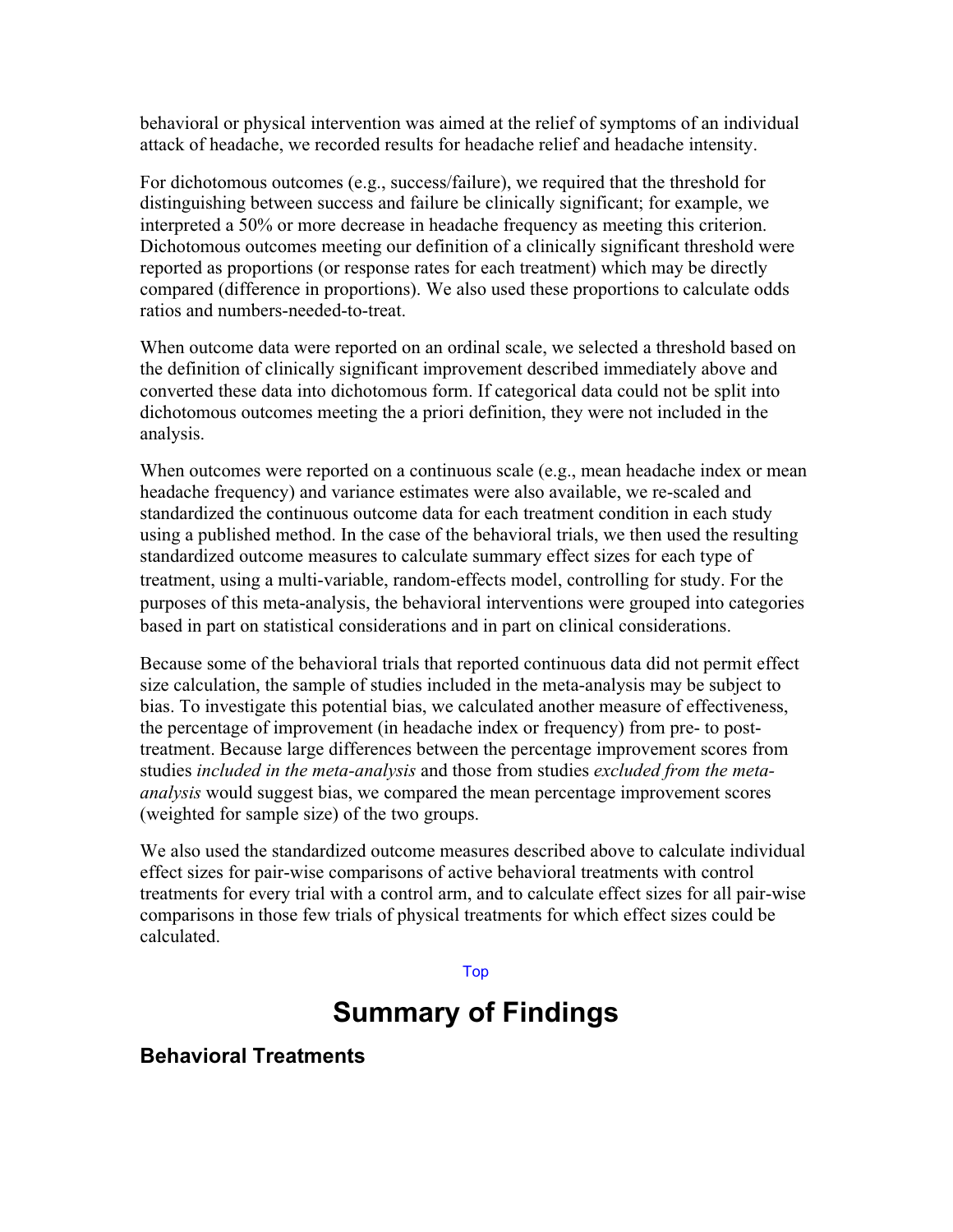Thirty-five trials of behavioral treatments were included in the report; 23 of these reported continuous outcome and variance data and were included in a meta-analysis. The principal findings of the analysis were:

- Behavioral treatments for tension-type headache have a consistent body of research indicating efficacy. The effect size data suggest that each of the interventions examined (relaxation training, cognitive-behavioral therapy with or without relaxation training, EMG biofeedback combined with relaxation training, and EMG biofeedback alone) is effective for reducing tension-type headache symptoms when compared to wait-list control.
- The collection of trials and the results of the meta-analysis provide little guidance for choosing among the treatments considered. The summary effect size estimates for the various categories of behavioral therapy are statistically indistinguishable.
- Clinically, behavioral treatments are often used in combination. Five of the trials we reviewed were designed to test the incremental benefit of adding EMG biofeedback to relaxation training, and seven trials allowed estimating the incremental benefit of adding cognitive-behavioral therapy to relaxation training. Finally, three trials examined the effect of adding relaxation to EMG biofeedback. None of these studies found a statistically significant incremental benefit to the added component; however, all the studies were too small to detect small, but potentially clinically significant differences.
- The question of combining drug and behavioral therapy has been examined in a single study which suggested that amitriptyline with cognitive-behavioral therapy and relaxation training leads to better headache outcomes than the behavioral component alone. Longer-term 6-month results no longer showed significant differences, perhaps because the behavioral therapy resulted in slower onset of improvement.
- A large number of studies could not be included in the meta-analysis because they did not report variance data to allow calculation of effect size scores, even though they met all other inclusion criteria. Comparison of percentage improvement scores from trials included in, and excluded from, the meta-analysis did not substantially change our interpretation of the analysis.

### **Physical Treatments**

Seventeen controlled trials of physical treatments were reviewed. The main findings were as follows:

- Four trials of acupuncture compared to sham acupuncture suggest a modest improvement in headache outcomes; however, statistically significant findings reported in a small pilot study are probably spurious because of an inappropriate statistical analysis. Another trial was so poorly reported that it was impossible to evaluate it. Acupuncture was less effective than physiotherapy in one study, but this study had a high dropout rate in the acupuncture arm, which may have biased the estimates of effect.
- Cervical spinal manipulation was associated with improvement in headache outcomes in two trials involving patients with neck pain and/or neck dysfunction and headache. Manipulation appeared to result in immediate improvement in headache severity when used to treat episodes of cervicogenic headache when compared with an attention-placebo control. Furthermore, when compared to soft-tissue therapies (massage), a course of manipulation treatments resulted in sustained improvement in headache frequency and severity. However, among patients without a neck pain/dysfunction component to their headache syndrome – that is, patients with episodic or chronic tension-type headache – the effectiveness of cervical spinal manipulation was less clear. No placebo or no-treatment control studies of manipulation have been performed in these populations. In one trial conducted among patients with episodic tension-type headache, manipulation conferred no extra benefit when added to a soft-tissue therapy (deep friction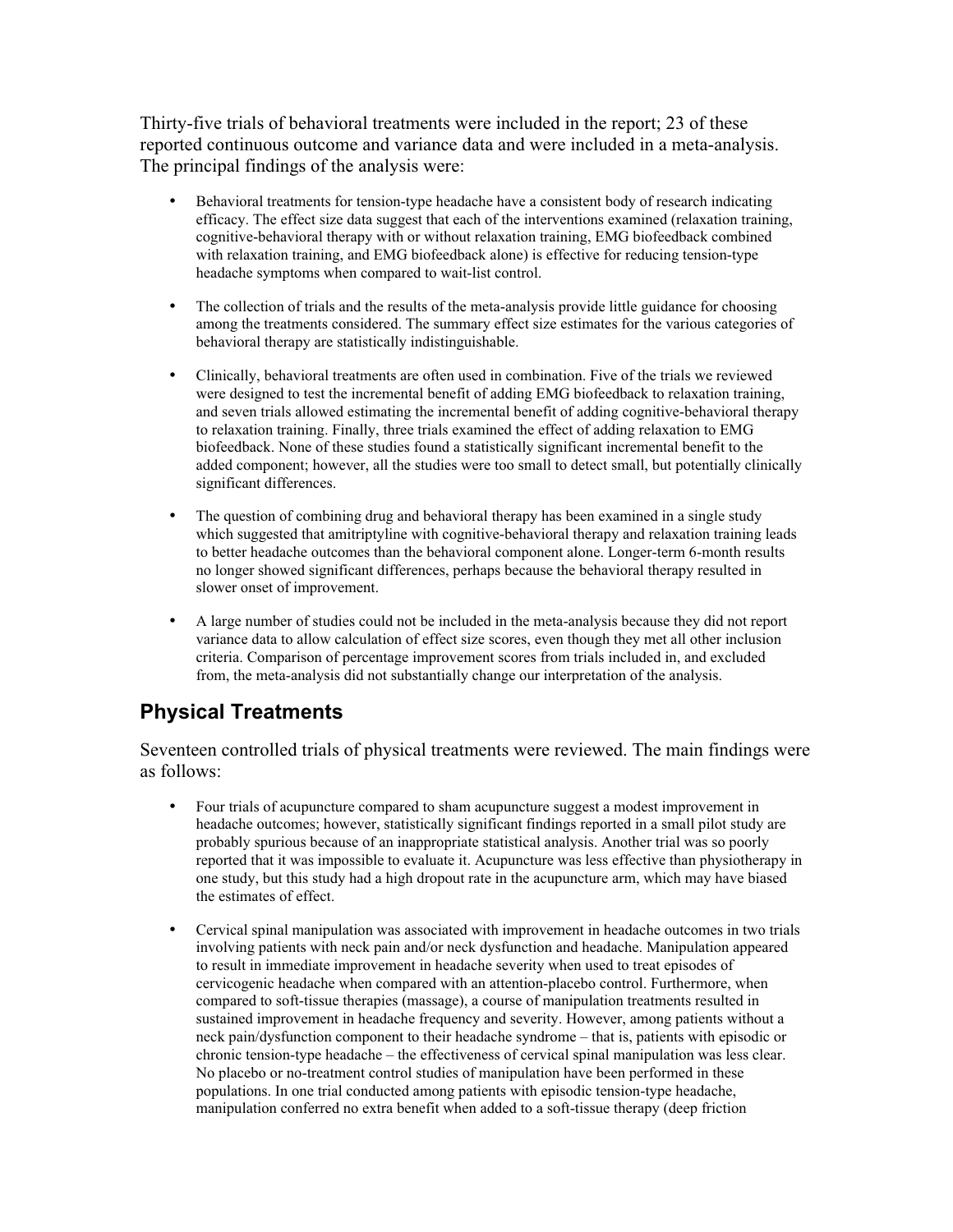massage). In another trial conducted among patients with tension-type headache, amitriptyline was significantly better than manipulation at reducing headache severity during the 6-week treatment period; there was no significant difference between the two treatments for headache frequency during the same period. Interpretation of these results is difficult because all patients received the same relatively low dose of amitriptyline (30 mg). Despite the uniform and relatively low dose of amitriptyline, however, adverse effects were much more common with amitriptyline (82% of patients) than with manipulation (4%). During the 4-week period after both treatments ceased, patients who had received manipulation were significantly better than those who had taken amitriptyline for both headache frequency and severity. Although amitriptyline is usually continued for longer than 6 weeks, the return to near-baseline values for headache outcomes in this group contrasts with a sustained reduction in headache frequency and severity in those who had received manipulation.

- Very limited conclusions may be reached about the efficacy of physiotherapy on the basis of the trials reviewed in this report. One study found that deep friction massage was significantly less effective than cervical spinal manipulation at reducing headache severity and frequency in patients with cervicogenic headache. Another trial – this one conducted among patients with tension-type headache – found that physiotherapy (massage, cryotherapy, TENS, passive stretching, relaxation, and headache education) was significantly more effective than acupuncture at reducing headache severity, but this trial had a high dropout rate in the acupuncture arm, which may have biased the results. A single trial conducted among patients with post-traumatic headache found that physiotherapy (mobilization) was significantly better than cold-pack therapy at reducing headache index; however, results from this trial were difficult to interpret due to several methodological and design flaws.
- Of two studies of cranial electrical stimulation (CES) for tension-type headache, one suggested that the technique is effective, and the other did not.
- A single small trial comparing aerobic exercise with a behavioral intervention among patients with tension-type headache was inconclusive.
- A single study of therapeutic touch suggested an effect on headache severity; however, since the only comparator treatment was sham therapeutic touch, it is possible that the observed effect may be due to nonverbal cues delivered to the subjects by the non-blinded therapist, with patients in the genuine therapeutic touch group responding with a greater expectancy or placebo response.

#### Top

## **Future Research Needs**

The trials reviewed in this report suggest that several behavioral and physical treatments are effective in treating tension-type and/or cervicogenic headache. However, further research is needed on many topics. The methodological shortcomings of many of the currently available studies limit certainty about the effectiveness of these treatments. These shortcomings include the relative lack of no-treatment controls, lack of credible blinding (in those cases in which blinding was possible), short duration of follow-up, and small numbers of patients.

Behavioral and physical treatments have typically been studied in populations that may be favorably disposed to these forms of therapy. At least in some instances, patient expectations have been assessed and found not to bias results; overall, however, the generalizability of findings from studies conducted in such populations to the wider medical clinical setting has been inadequately demonstrated.